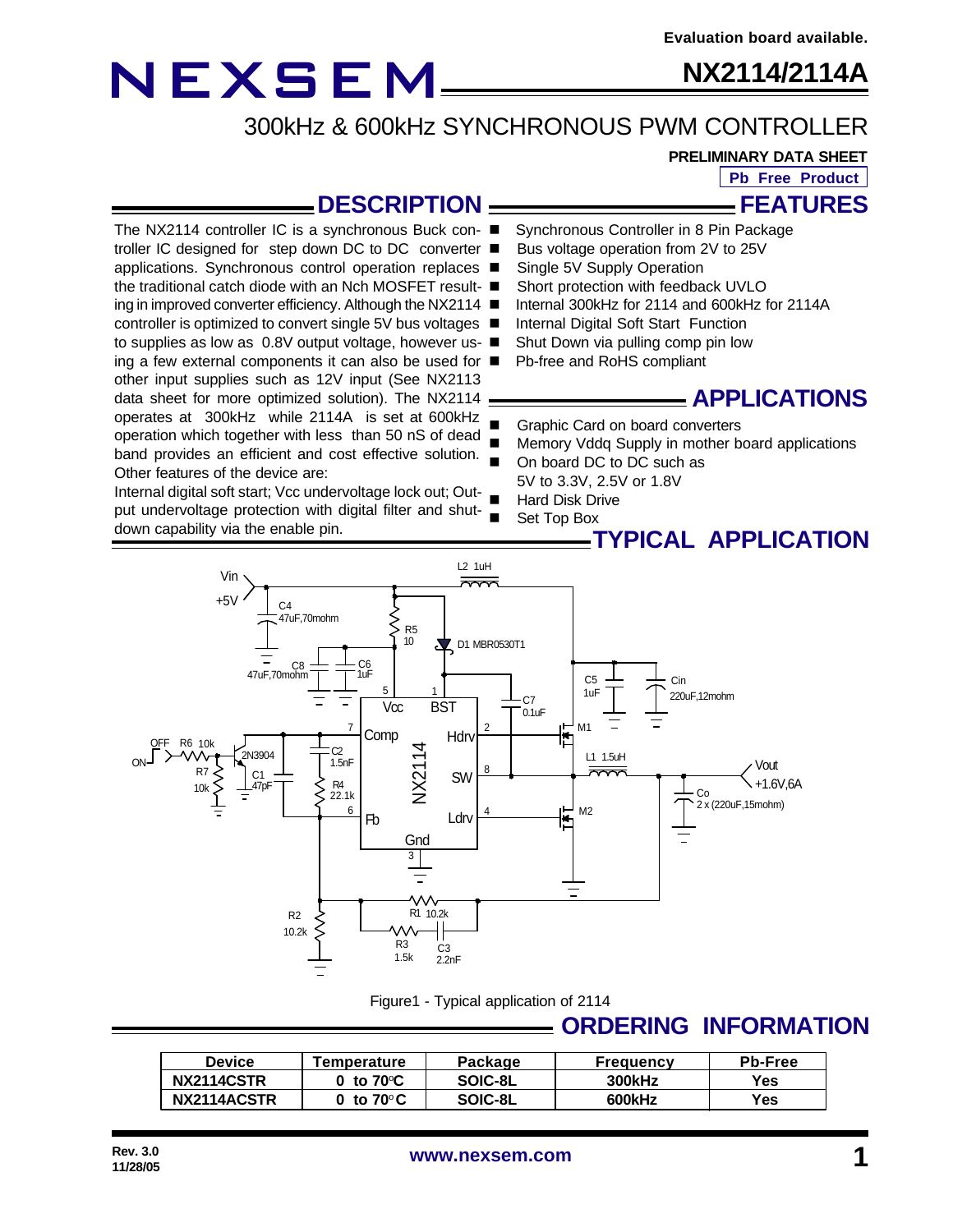### **ABSOLUTE MAXIMUM RATINGS(NOTE1)**

| Operating Junction Temperature Range  -40°C to 125°C |  |
|------------------------------------------------------|--|

NOTE1: Stresses above those listed in "ABSOLUTE MAXIMUM RATINGS", may cause permanent damage to the device. This is a stress only rating and operation of the device at these or any other conditions above those indicated in the operational sections of this specification is not implied.

#### **PACKAGE INFORMATION** 8-PIN PLASTIC SOIC (S) 4 3 HDrv | 2 1 5 6 7 **BST** LDrv Gnd **Vcc** Fb Comp 8<sup>SW</sup>  $\theta_{\rm yA} \approx 130^{\rm o}{\rm C}$  /W

### **ELECTRICAL SPECIFICATIONS**

Unless otherwise specified, these specifications apply over Vcc = 5V, and  $T_A$  = 0 to 70°C. Typical values refer to  $T_A$ = 25°C. Low duty cycle pulse testing is used which keeps junction and case temperatures equal to the ambient temperature.

| <b>PARAMETER</b>                         | <b>SYM</b>                | <b>Test Condition</b>                                                         | Min | <b>TYP</b> | <b>MAX</b> | <b>Units</b> |
|------------------------------------------|---------------------------|-------------------------------------------------------------------------------|-----|------------|------------|--------------|
| <b>Reference Voltage</b>                 |                           |                                                                               |     |            |            |              |
| Ref Voltage                              | $V_{REF}$                 | $4.5$ V <vcc<5.5v< td=""><td></td><td>0.8</td><td></td><td>V</td></vcc<5.5v<> |     | 0.8        |            | V            |
| Ref Voltage line regulation              |                           |                                                                               |     | 0.4        |            | %            |
| <b>Supply Voltage(Vcc)</b>               |                           |                                                                               |     |            |            |              |
| V <sub>CC</sub> Voltage Range            | $V_{\rm CC}$              |                                                                               | 4.5 | 5          | 5.5        | V            |
| V <sub>CC</sub> Supply Current (Static)  | $I_{CC}$ (Static)         | Outputs not switching                                                         |     | 2.1        |            | mA           |
| V <sub>CC</sub> Supply Current           | $I_{\rm CC}$              | $C_{\text{LOAD}} = 3300pF$ $F_s = 300kHz$                                     |     | 5          |            | mA           |
| (Dynamic)                                | (Dynamic)                 |                                                                               |     |            |            |              |
| Supply Voltage( $V_{\text{BST}}$ )       |                           |                                                                               |     |            |            |              |
| V <sub>BST</sub> Supply Current (Static) | $I_{\text{BST}}$ (Static) | Outputs not switching                                                         |     | 0.15       |            | mA           |
| V <sub>BST</sub> Supply Current          | $I_{\mathsf{BST}}$        | $C_{\text{LOAD}} = 3300pF$ $F_S = 300kHz$                                     |     | 5          |            | mA           |
| (Dynamic)                                | (Dynamic)                 |                                                                               |     |            |            |              |
| <b>Under Voltage Lockout</b>             |                           |                                                                               |     |            |            |              |
| V <sub>cc</sub> -Threshold               | V <sub>CC</sub> _UVLO     | $V_{\text{CC}}$ Rising                                                        |     | 4.1        |            | V            |
| $V_{CC}$ -Hysteresis                     | $V_{\rm CC}\_$ Hyst       | $V_{\rm CC}$ Falling                                                          |     | 0.22       |            | V            |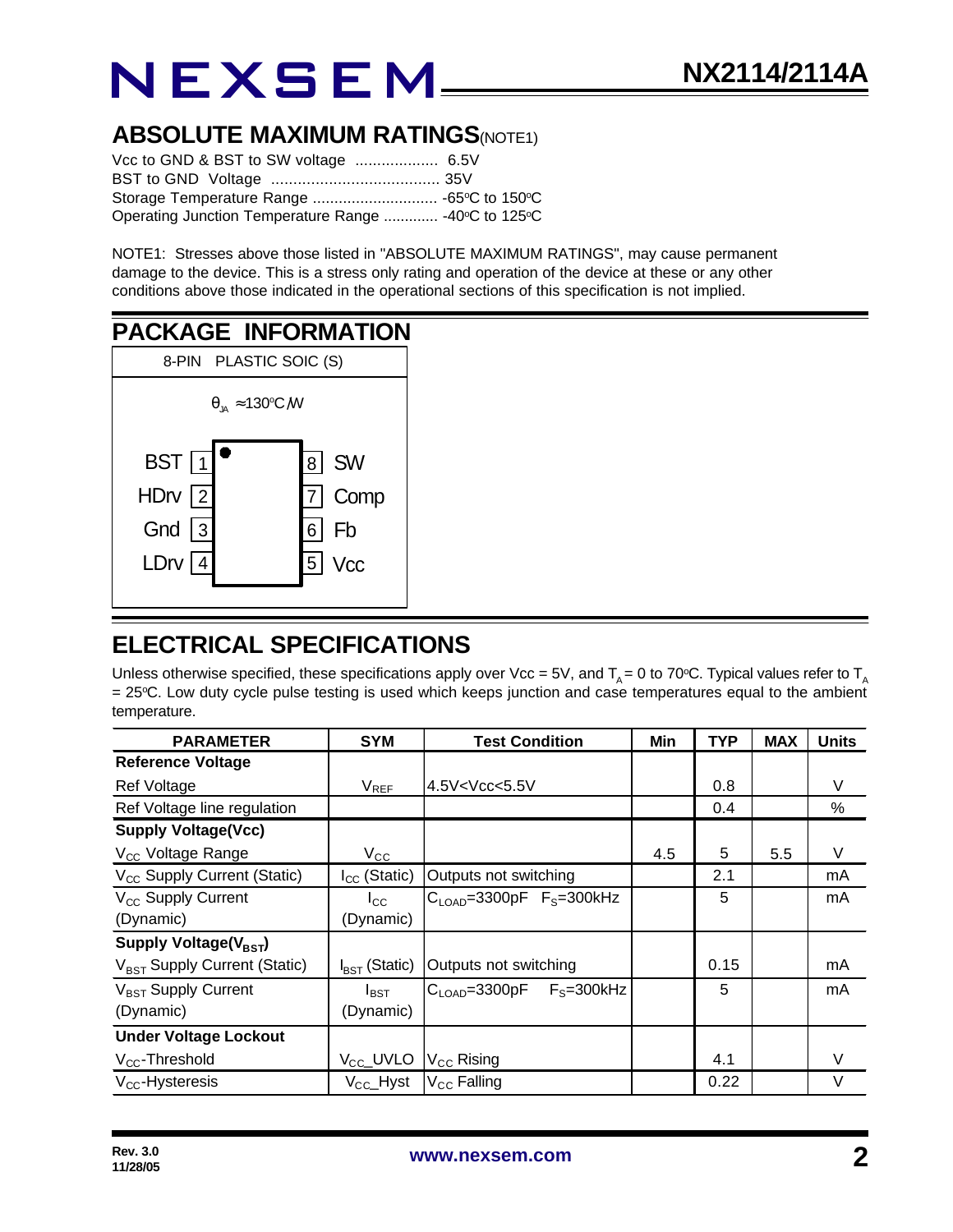## NEXSEM\_\_\_\_\_

| <b>PARAMETER</b>                         | <b>SYM</b><br><b>Test Condition</b> |                                                | Min | <b>TYP</b> | <b>MAX</b> | <b>Units</b> |
|------------------------------------------|-------------------------------------|------------------------------------------------|-----|------------|------------|--------------|
| SS                                       |                                     |                                                |     |            |            |              |
| Soft Start time                          | Tss                                 | Fsw=300Khz, 2114                               |     | 3.4        |            | mS           |
| <b>Oscillator (Rt)</b>                   |                                     |                                                |     |            |            |              |
| Frequency                                | $F_S$                               | 2114                                           |     | 300        |            | kHz          |
|                                          |                                     | 2114A                                          |     | 600        |            | kHz          |
| Ramp-Amplitude Voltage                   | $V_{\sf RAMP}$                      |                                                |     | 2.1        |            | V            |
| Max Duty Cycle                           |                                     |                                                |     | 93         |            | $\%$         |
| Min Duty Cycle                           |                                     |                                                |     |            | 0          | $\%$         |
| <b>Error Amplifiers</b>                  |                                     |                                                |     |            |            |              |
| Transconductance                         |                                     |                                                |     | 2100       |            | umho         |
| Input Bias Current                       | Ib                                  |                                                |     | 10         |            | nA           |
| Comp SD Threshold                        |                                     |                                                |     | 0.3        |            | $\vee$       |
| <b>FB Under Voltage Protection</b>       |                                     |                                                |     |            |            |              |
| FB Under voltage threshold               |                                     |                                                |     | 0.4        |            | $\vee$       |
| High Side Driver(C <sub>L</sub> =3300pF) |                                     |                                                |     |            |            |              |
| Output Impedance, Sourcing<br>Current    | $R_{\text{source}}(Hdrv)$           | $I=200mA$                                      |     | 1.1        |            | ohm          |
| Output Impedance, Sinking<br>Current     | $R_{sink}(Hdrv)$                    | $I=200mA$                                      |     | 0.8        |            | ohm          |
| <b>Rise Time</b>                         | THdrv(Rise)                         | $V_{BST}$ - $V_{SW}$ =4.5V                     |     | 50         |            | ns           |
| <b>Fall Time</b>                         | THdrv(Fall)                         | $V_{BST}$ - $V_{SW}$ =4.5V                     |     | 50         |            | ns           |
| <b>Deadband Time</b>                     | Tdead(L to<br>H)                    | Ldrv going Low to Hdrv<br>going High, 10%-10%  |     | 30         |            | ns           |
| Low Side Driver ( $C_1$ =3300pF)         |                                     |                                                |     |            |            |              |
| Output Impedance, Sourcing               | $R_{source}$ (Ldrv)                 | $I=200mA$                                      |     | 1.1        |            | ohm          |
| Output Impedance, Sinking                | $R_{sink}(Ldrv)$                    | $I=200mA$                                      |     | 0.5        |            | ohm          |
| <b>Rise Time</b>                         | TLdrv(Rise)                         | 10% to 90%                                     |     | 50         |            | ns           |
| <b>Fall Time</b>                         | TLdrv(Fall)                         | 90% to 10%                                     |     | 50         |            | ns           |
| <b>Deadband Time</b>                     | Tdead(H to<br>L)                    | SW going Low to Ldrv<br>going High, 10% to 10% |     | 30         |            | ns           |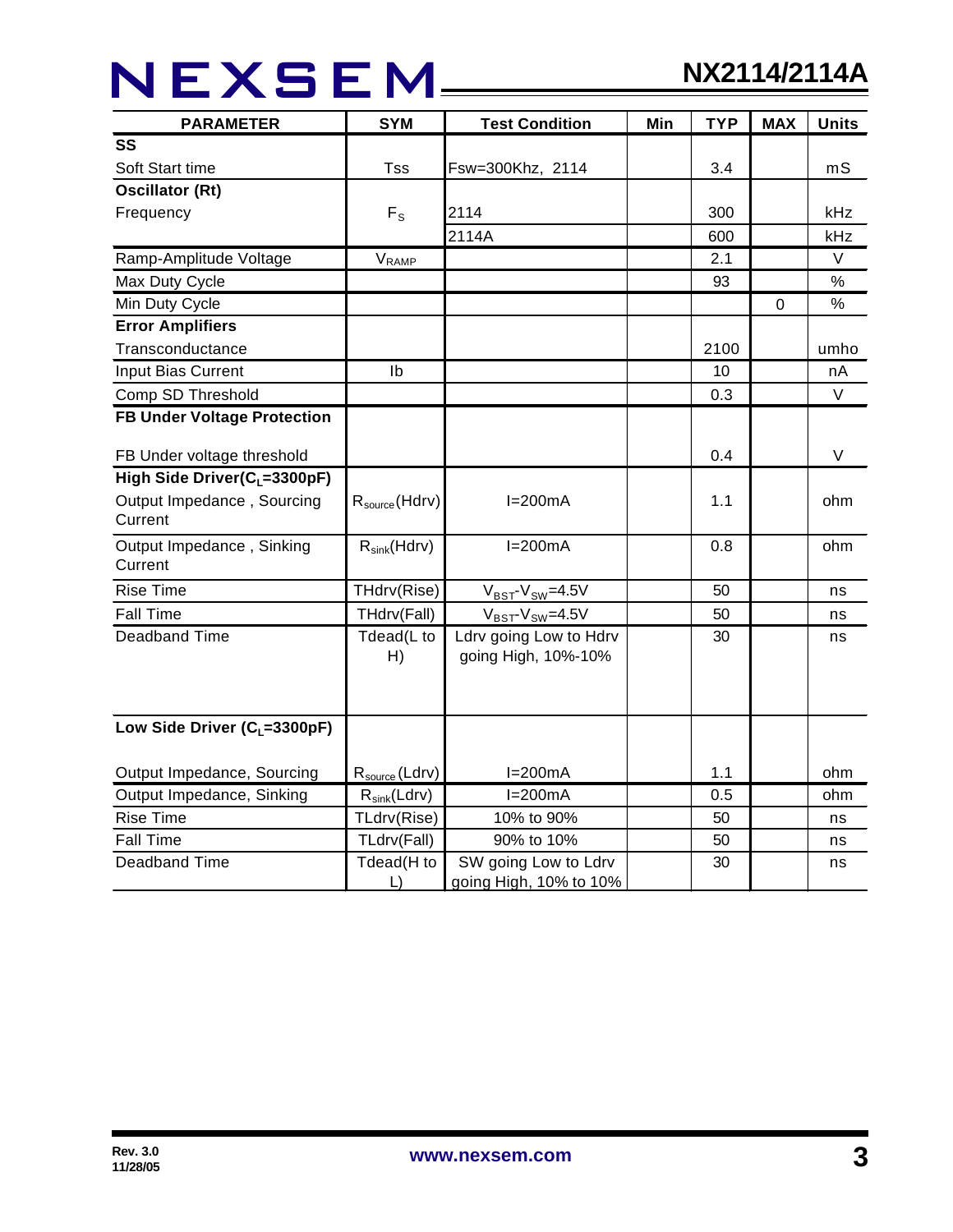# NEXSEM\_\_

### **PIN DESCRIPTIONS**

| PIN# | <b>PIN SYMBOL</b> | <b>PIN DESCRIPTION</b>                                                                                                                                                                                                                                                               |
|------|-------------------|--------------------------------------------------------------------------------------------------------------------------------------------------------------------------------------------------------------------------------------------------------------------------------------|
|      | <b>BST</b>        | This pin supplies voltage to the high side driver. A high frequency<br>ceramic capacitor of 0.1 to 1 uF must be connected from this pin to SW pin.                                                                                                                                   |
| 2    | <b>HDRV</b>       | High side MOSFET gate driver.                                                                                                                                                                                                                                                        |
| 3    | <b>GND</b>        | Ground pin.                                                                                                                                                                                                                                                                          |
| 4    | <b>LDRV</b>       | Low side MOSFET gate driver.                                                                                                                                                                                                                                                         |
| 5    | <b>Vcc</b>        | Voltage supply for the internal circuit as well as the low side MOSFET gate<br>driver. A 1uF high frequency ceramic capacitor must be connected from this pin<br>to GND pin.                                                                                                         |
| 6    | FB                | This pin is the error amplifier inverting input. This pin is also connected to the<br>output UVLO comparator. When this pin falls below 0.4V, both HDRV and LDRV<br>outputs are latched off.                                                                                         |
| 7    | <b>COMP</b>       | This pin is the output of the error amplifier and together with FB pin is used to<br>compensate the voltage control feedback loop. This pin is also used as a shut<br>down pin. When this pin is pulled below 0.3V, both drivers are turned off and<br>internal soft start is reset. |
| 8    | SW                | This pin is connected to the source of the high side MOSFET and provides<br>return path for the high side driver.                                                                                                                                                                    |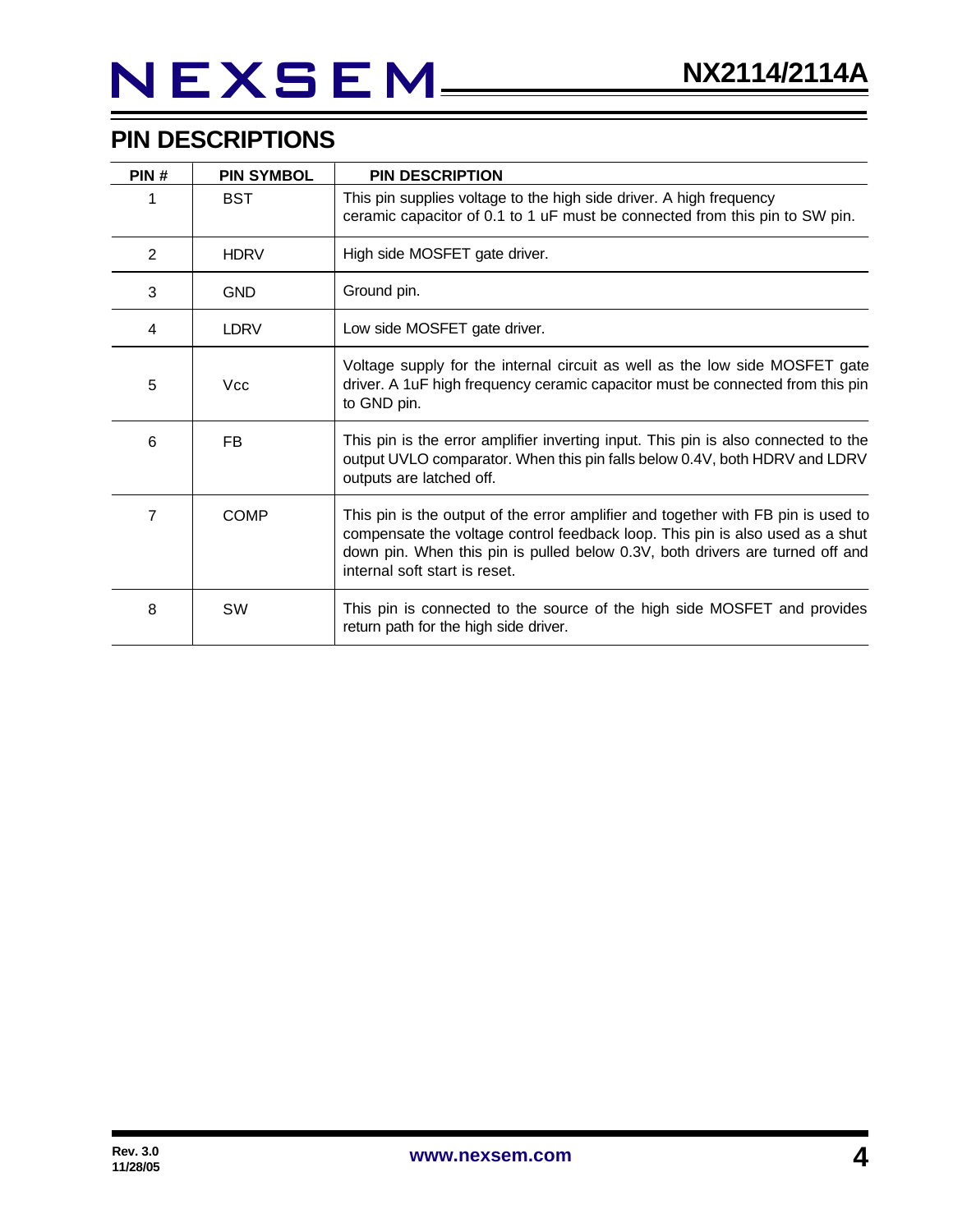## **BLOCK DIAGRAM**



Figure 1 - Simplified block diagram of the NX2114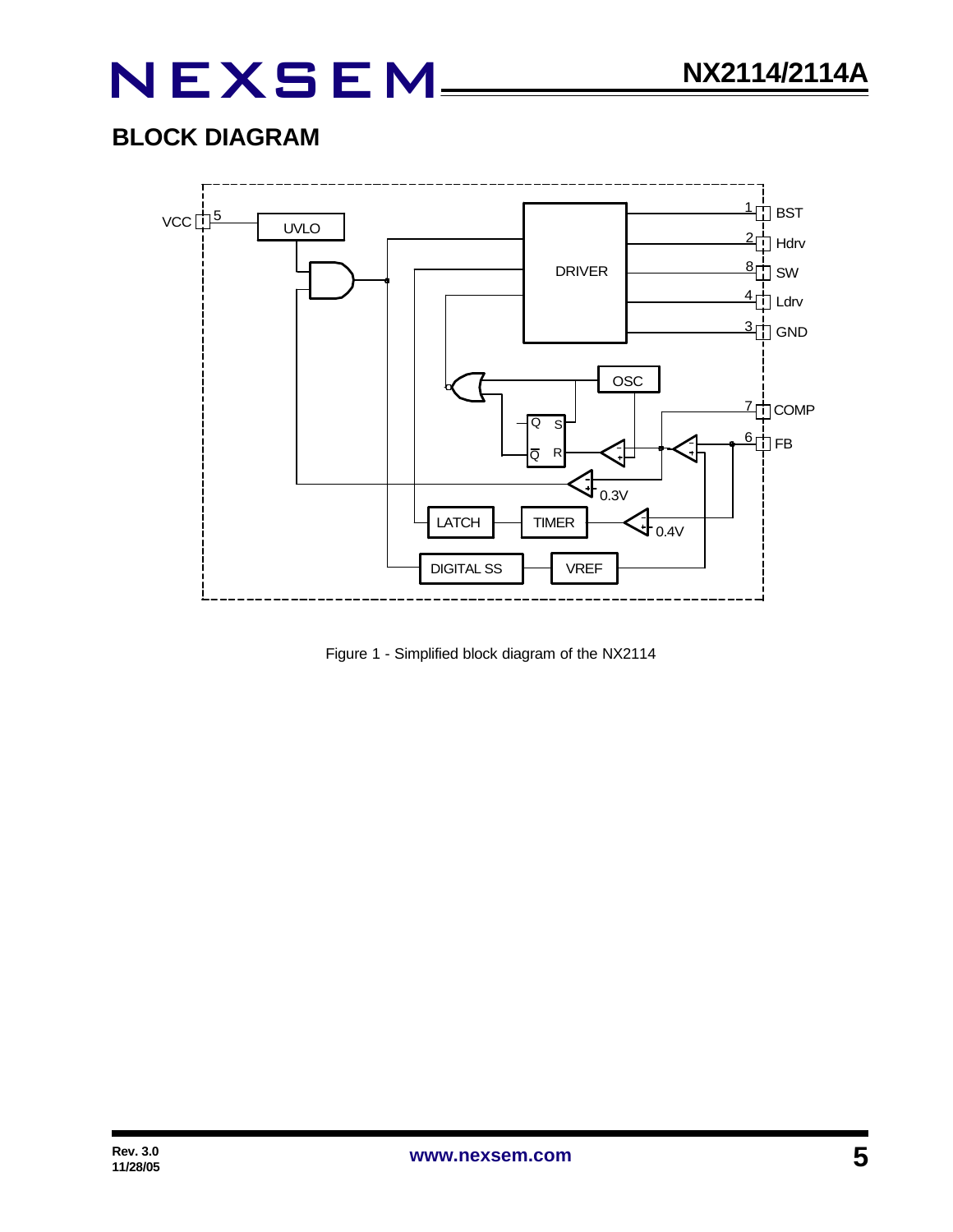## **Demoboard design and waveforms**



#### Figure 2 - demoboard design on NX2114

#### **Bill of Material**

| Name           | <b>Component description</b> | Vendor    | <b>Vendor P/N</b> | Number         |
|----------------|------------------------------|-----------|-------------------|----------------|
| R <sub>1</sub> | 10.2k<br>1% chip resistor    |           |                   |                |
| R <sub>2</sub> | 10.2k<br>1% chip resistor    |           |                   |                |
| R <sub>3</sub> | 1% chip resistor<br>1.5k     |           |                   |                |
| R4             | 22.1k 1% chip resistor       |           |                   |                |
| R <sub>5</sub> | 10<br>chip resistor          |           |                   |                |
| C <sub>1</sub> | 47pF ceramic                 |           |                   |                |
| C <sub>2</sub> | 1.5nF ceramic                |           |                   |                |
| C <sub>3</sub> | 2.2nF<br>ceramic             |           |                   |                |
| C4, C8         | 47uF,16V,70mohm,SMD          | Sanyo     | 16TQC47M          |                |
| C5, C6         | 1uF ceramic                  |           |                   |                |
| C7             | 0.1uF ceramic                |           |                   |                |
| $C_{IN}$       | 220uF,6.3V,12mohm,SMD        | Sanyo     | 6TPD220M          |                |
| $C_{\rm O}$    | 220uF,4V,15mohm,SMD          | Sanyo     | 4TPE220MF         | $\mathfrak{p}$ |
| D <sub>1</sub> | Diode                        |           | D1N5819           |                |
| M1, M2         | <b>MOSFET</b>                | Fairchild | FDS6294           |                |
| L1             | 1.5uH,6.8A                   | Coilcraft | DO3316P-152       |                |
| L2             | 1uH, 6.4A                    | Coilcraft | DO3316P-102       |                |

Note: To make sure short circuit protection of device functions correctly, C8 and R5 are necessary for filtering noise in single power supply design.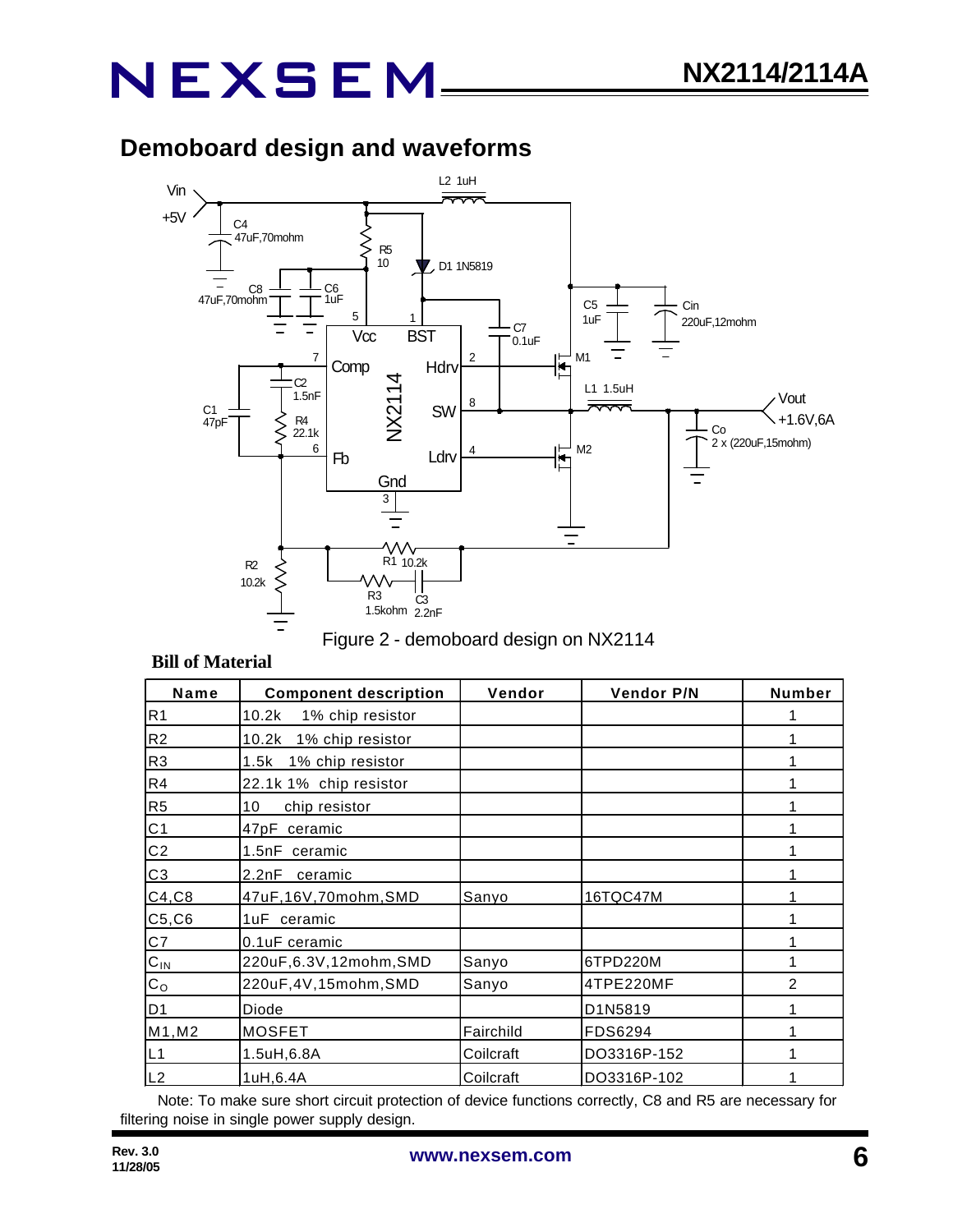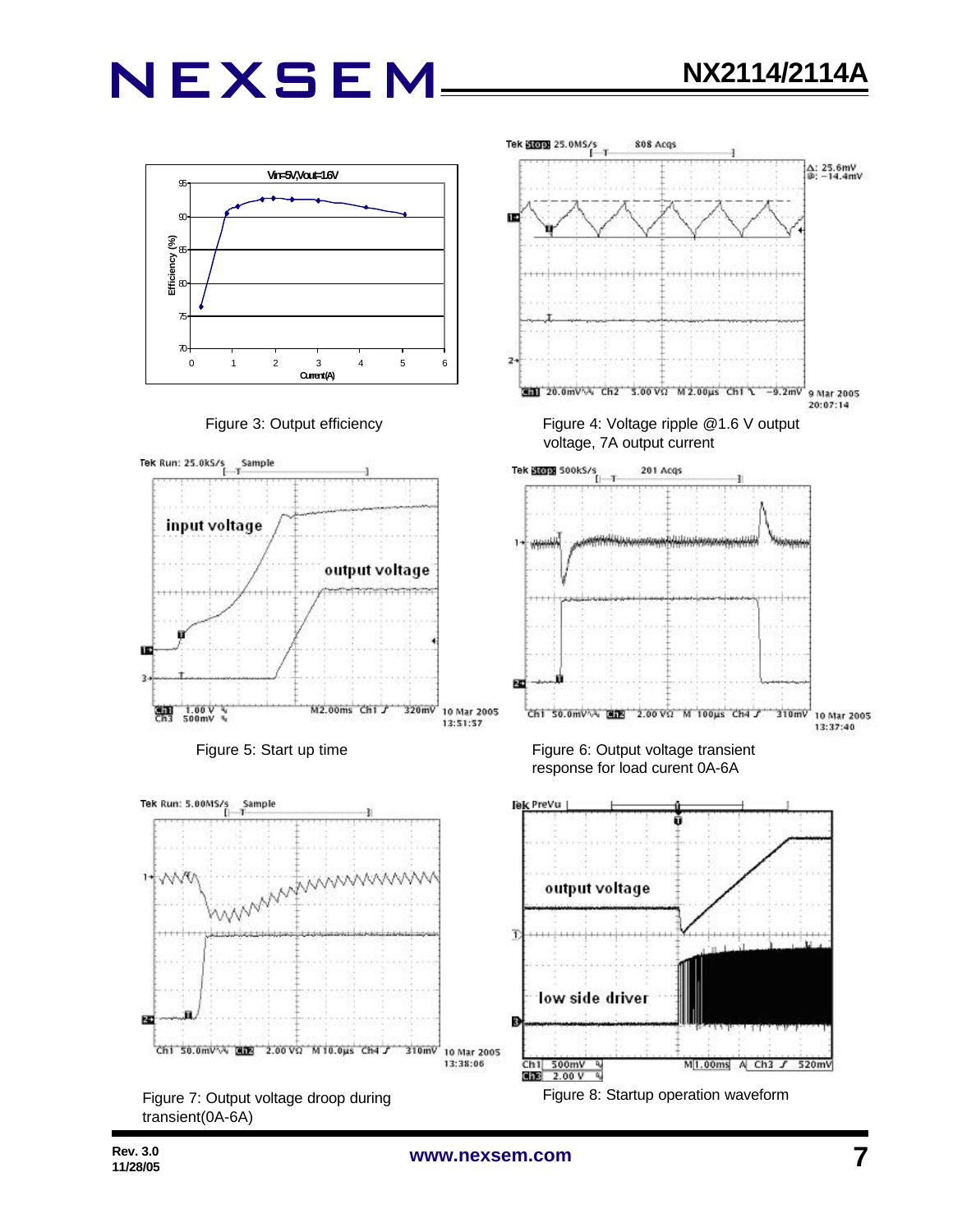### **APPLICATION INFORMATION**

### **Symbol Used In Application Information:**

- V<sub>IN</sub> Input voltage
- VOUT Output voltage
- Iout Output current
- $\Delta V_{\text{RIPPLE}}$  Output voltage ripple
- Fs Working frequency
- $\Delta$ IRIPPLE Inductor current ripple

### **Design Example**

 The following is typical application for NX2114, the schematic is figure 2.

 $V_{IN} = 5V$  $V$ OUT= $1.6V$  $I<sub>QUT</sub>=6A$  $\Delta V$ RIPPLE <= 20mV  $\Delta V_{\text{DROOP}} = 60$ mV @ 6A step

### **Output Inductor Selection**

The selection of inductor value is based on inductor ripple current, power rating, working frequency and efficiency. Larger inductor value normally means smaller ripple current. However if the inductance is chosen too large, it brings slow response and lower efficiency. Usually the ripple current ranges from 20% to 40% of the output current. This is a design freedom which can be decided by design engineer according to various application requirements. The inductor value can be calculated by using the following equations:

$$
L_{\text{OUT}} = \frac{V_{\text{IN}} - V_{\text{OUT}}}{\Delta I_{\text{RIPPLE}}} \times \frac{V_{\text{OUT}}}{V_{\text{IN}}} \times \frac{1}{F_{\text{S}}}
$$
...(1)

 $I_{RIPPLE}$  =  $k \times I_{OUTPUT}$ 

where k is between 0.2 to 0.4. Select k=0.4, then

$$
L_{\text{OUT}} = \frac{5V - 1.6V}{0.4 \times 6A} \times \frac{1.6V}{5V} \times \frac{1}{300kHz}
$$
  
L\_{\text{OUT}} = 1.51uH

Choose inductor from COILCRAFT DO3316P-152 with L=1.5uH is a good choice.

Current Ripple is recalculated as

$$
\Delta I_{\text{RIPPLE}} = \frac{V_{\text{IN}} - V_{\text{OUT}}}{L_{\text{OUT}}} \times \frac{V_{\text{OUT}}}{V_{\text{IN}}} \times \frac{1}{F_{\text{s}}}
$$
  
= 
$$
\frac{5V - 1.6V}{1.5uH} \times \frac{1.6v}{5v} \times \frac{1}{300\text{kHz}} = 2.4A \quad ...(2)
$$

### **Output Capacitor Selection**

Output capacitor is basically decided by the amount of the output voltage ripple allowed during steady state(DC) load condition as well as specification for the load transient. The optimum design may require a couple of iterations to satisfy both condition.

#### **Based on DC Load Condition**

The amount of voltage ripple during the DC load condition is determined by equation(3).

$$
\Delta V_{\text{RIPPLE}} = \text{ESR} \times \Delta I_{\text{RIPPLE}} + \frac{\Delta I_{\text{RIPPLE}}}{8 \times F_s \times C_{\text{OUT}}} \quad ...(3)
$$

Where ESR is the output capacitors' equivalent series resistance,  $C_{\text{OUT}}$  is the value of output capacitors.

Typically when large value capacitors are selected such as Aluminum Electrolytic,POSCAP and OSCON types are used, the amount of the output voltage ripple is dominated by the first term in equation(3) and the second term can be neglected.

For this example, POSCAP are chosen as output capacitors, the ESR and inductor current typically determines the output voltage ripple.

$$
ESR_{\text{desire}} = \frac{\Delta V_{\text{RIPPLE}}}{\Delta I_{\text{RIPPLE}}} = \frac{20 \text{mV}}{2.3 \text{A}} = 8.6 \text{m}\Omega \qquad ...(4)
$$

If low ESR is required, for most applications, multiple capacitors in parallel are better than a big capacitor. For example, for 20mV output ripple, POSCAP 4TPE220MF with 15mΩ are chosen.

$$
N = \frac{ESR_{E} \times \Delta I_{RIPPLE}}{\Delta V_{RIPPLE}} \qquad ...(5)
$$

Number of Capacitor is calculated as

$$
N = \frac{15m\Omega \times 2.3A}{20mV}
$$

 $N = 1.8$ 

The number of capacitor has to be round up to a integer. Choose N =2.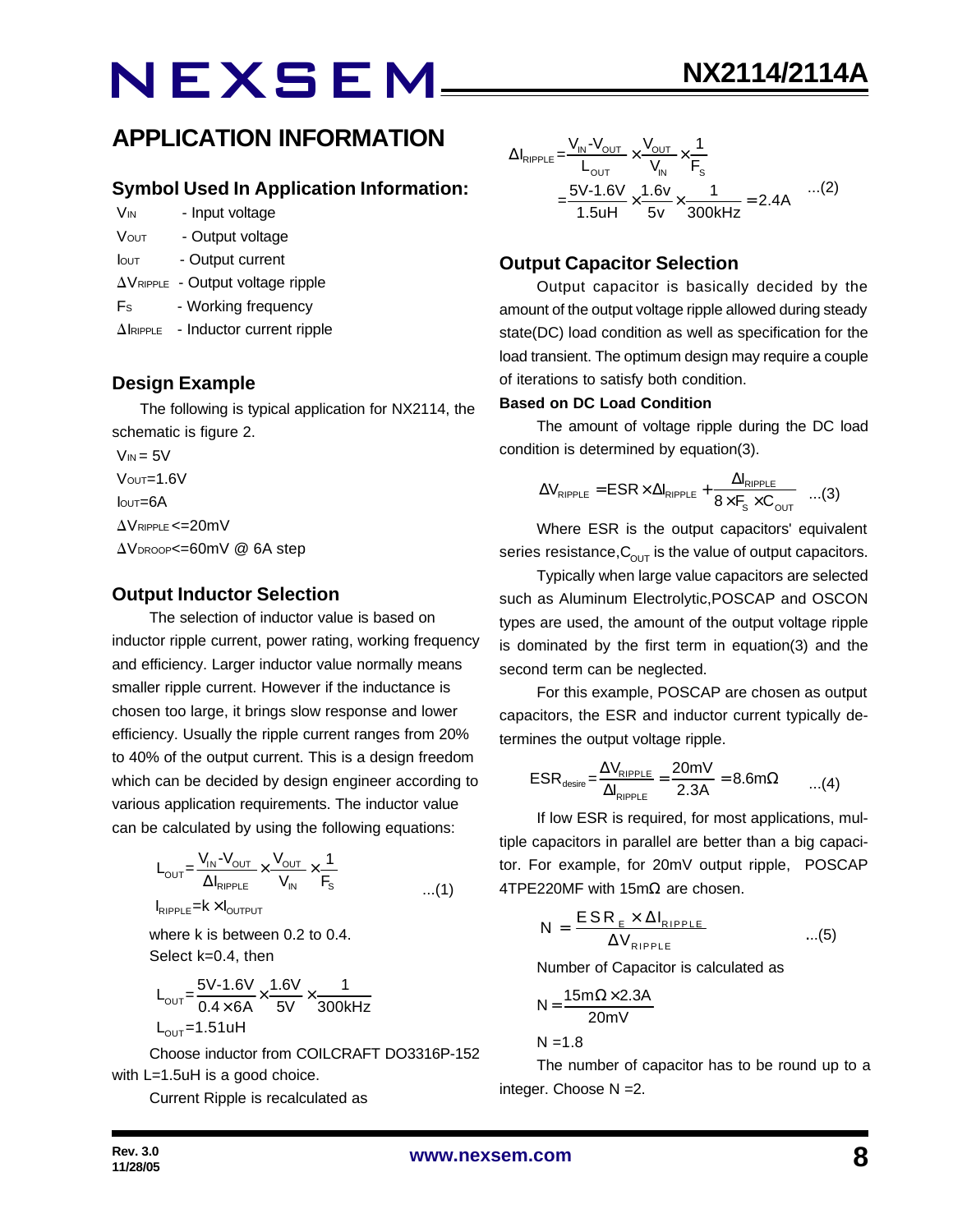If ceramic capacitors are chosen as output capacitors, both terms in equation (3) need to be evaluated to determine the overall ripple. Usually when this type of capacitors are selected, the amount of capacitance per single unit is not sufficient to meet the transient specification, which results in parallel configuration of multiple capacitors.

For example, one 100uF, X5R ceramic capacitor with 2mΩ ESR is used. The amount of output ripple is

$$
\Delta V_{\text{RIPPLE}} = 2m\Omega \times 2.3A + \frac{2.3A}{8 \times 300 \text{kHz} \times 100 \text{uF}}
$$

$$
= 4.6mV + 9.6mV = 13.2mV
$$

Although this meets DC ripple spec, however it needs to be studied for transient requirement.

#### **Based On Transient Requirement**

Typically, the output voltage droop during transient is specified as:

 $\Delta V_{\text{DROOP}} < \Delta V_{\text{TRAN}}$  @ step load  $\Delta I_{\text{STEP}}$ 

During the transient, the voltage droop during the transient is composed of two sections. One Section is dependent on the ESR of capacitor, the other section is a function of the inductor, output capacitance as well as input, output voltage. For example, for the overshoot, when load from high load to light load with a  $\Delta I_{\text{STEP}}$  transient load, if assuming the bandwidth of system is high enough, the overshoot can be estimated as the following equation.

$$
\Delta V_{\text{overshoot}} = \text{ESR} \times \Delta I_{\text{step}} + \frac{V_{\text{OUT}}}{2 \times L \times C_{\text{OUT}}} \times \tau^2 \qquad ... (6)
$$

where *t* is the a function of capacitor, etc.

$$
\tau = \begin{cases}\n0 & \text{if} \quad L \leq L_{\text{crit}} \\
\frac{L \times \Delta I_{\text{step}}}{V_{\text{OUT}}} - \text{ESR} \times C_{\text{OUT}} & \text{if} \quad L \geq L_{\text{crit}} \quad \dots (7)\n\end{cases}
$$

where

$$
L_{\text{crit}} = \frac{\text{ESR} \times C_{\text{OUT}} \times V_{\text{OUT}}}{\Delta I_{\text{step}}} = \frac{\text{ESR}_{\text{E}} \times C_{\text{E}} \times V_{\text{OUT}}}{\Delta I_{\text{step}}} \quad \dots (8)
$$

where  $\mathsf{ESR}_\mathsf{E}$  and  $\mathsf{C}_\mathsf{E}$  represents  $\mathsf{ESR}\;$  and capacitance of each capacitor if multiple capacitors are used in parallel.

The above equation shows that if the selected output inductor is smaller than the critical inductance, the

voltage droop or overshoot is only dependent on the ESR of output capacitor. For low frequency capacitor such as electrolytic capacitor, the product of ESR and capacitance is high and  $L \leq L_{crit}$  is true. In that case, the transient spec is dependent on the ESR of capacitor.

**NX2114/2114A**

In most cases, the output capacitors are multiple capacitors in parallel. The number of capacitors can be calculated by the following

$$
N = \frac{ESR_{E} \times \Delta I_{step}}{\Delta V_{tran}} + \frac{V_{OUT}}{2 \times L \times C_{E} \times \Delta V_{tran}} \times \tau^{2}
$$
 ...(9)

where

$$
\tau = \begin{cases}\n0 & \text{if} \quad L \leq L_{\text{crit}} \\
\frac{L \times \Delta I_{\text{sep}}}{V_{\text{OUT}}} - \text{ESR}_{\text{E}} \times C_{\text{E}} & \text{if} \quad L \geq L_{\text{crit}} \quad ...(10)\n\end{cases}
$$

For example, assume voltage droop during transient is 100mV for 6A load step.

If the POSCAP 2R5TPE220MC (220uF,  $12m\Omega$ ) is used, the critical inductance is given as

$$
L_{\text{crit}} = \frac{\text{ESR}_{\text{E}} \times C_{\text{E}} \times V_{\text{OUT}}}{\Delta I_{\text{sep}}} =
$$

$$
\frac{15 \text{m}\Omega \times 220 \mu \text{F} \times 1.6 V}{6 \text{A}} = 0.88 \mu \text{H}
$$

The selected inductor is 1.5uH which is bigger than critical inductance. In that case, the output voltage transient not only dependent on the ESR, but also capacitance.

number of capacitors is

$$
\tau = \frac{L \times \Delta I_{\text{step}}}{V_{\text{OUT}}} - \text{ESR}_{E} \times C_{E}
$$
\n
$$
= \frac{1.5 \mu \text{H} \times 6 \text{A}}{1.6 \text{V}} - 15 \text{m} \Omega \times 220 \mu \text{F} = 2.3 \text{us}
$$
\n
$$
N = \frac{\text{ESR}_{E} \times \Delta I_{\text{step}}}{\Delta V_{\text{tran}}} + \frac{V_{\text{OUT}}}{2 \times L \times C_{E} \times \Delta V_{\text{tran}}} \times \tau^{2}
$$
\n
$$
= \frac{15 \text{m} \Omega \times 6 \text{A}}{60 \text{mV}} + \frac{1.6 \text{V}}{2 \times 1.5 \mu \text{H} \times 220 \mu \text{F} \times 60 \text{mV}} \times 2.3 \text{us}^{2}
$$
\n= 1.7

The number of capacitors has to satisfied both ripple and transient requirement. Overall, we can choose N=2.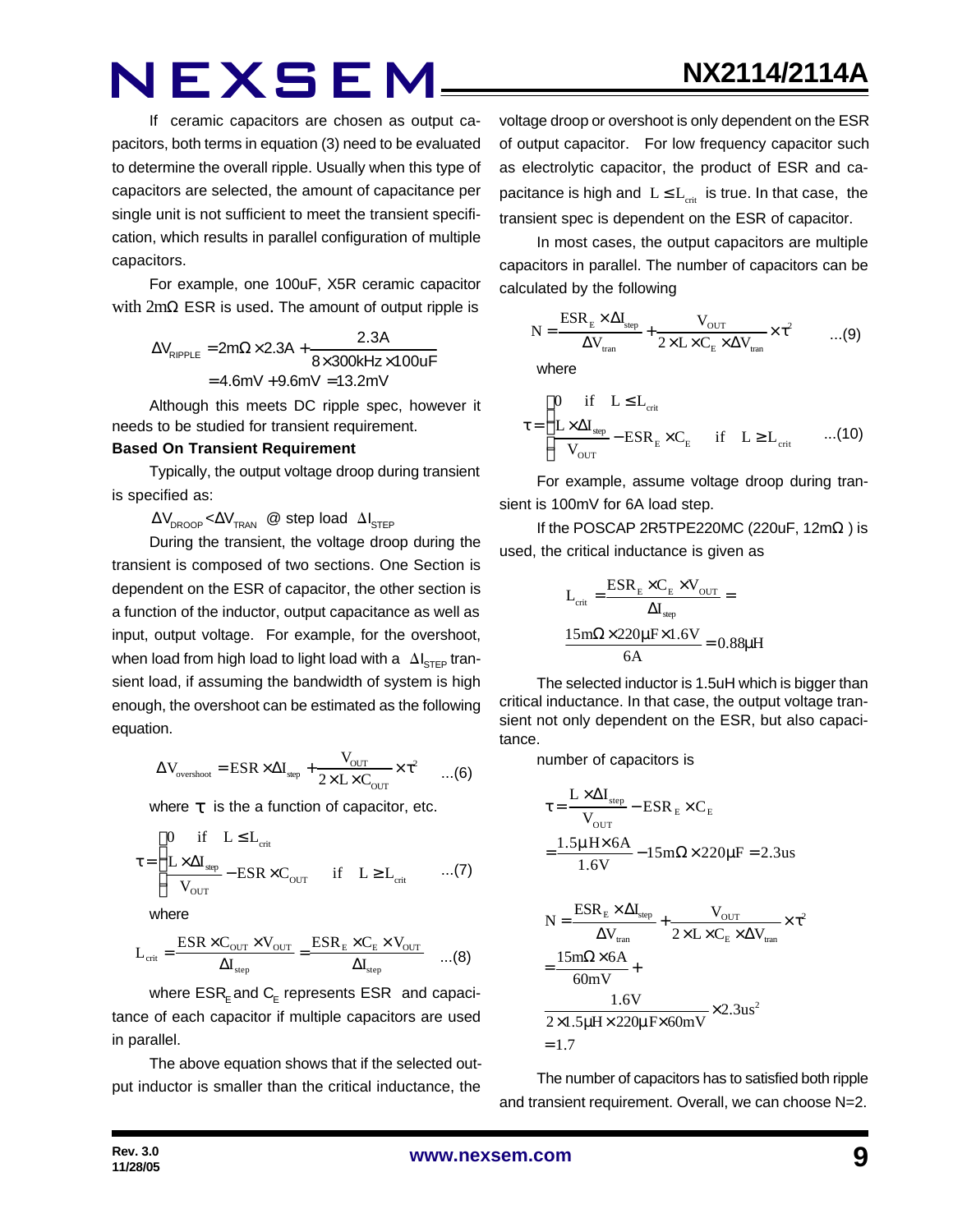It should be considered that the proposed equation is based on ideal case, in reality, the droop or overshoot is typically more than the calculation. The equation gives a good start. For more margin, more capacitors have to be chosen after the test. Typically, for high frequency capacitor such as high quality POSCAP especially ceramic capacitor, 20% to 100% (for ceramic) more capacitors have to be chosen since the ESR of capacitors is so low that the PCB parasitic can affect the results tremendously. More capacitors have to be selected to compensate these parasitic parameters.

#### **Compensator Design**

Due to the double pole generated by LC filter of the power stage, the power system has 180° phase shift, and therefore, is unstable by itself. In order to achieve accurate output voltage and fast transient response, compensator is employed to provide highest possible bandwidth and enough phase margin. Ideally, the Bode plot of the closed loop system has crossover frequency between 1/10 and 1/5 of the switching frequency, phase margin greater than 50° and the gain crossing 0dB with -20dB/decade. Power stage output capacitors usually decide the compensator type. If electrolytic capacitors are chosen as output capacitors, type II compensator can be used to compensate the system, because the zero caused by output capacitor ESR is lower than crossover frequency. Otherwise type III compensator should be chosen.

#### **A. Type III compensator design**

 For low ESR output capacitors, typically such as Sanyo oscap and poscap, the frequency of ESR zero caused by output capacitors is higher than the crossover frequency. In this case, it is necessary to compensate the system with type III compensator. The following figures and equations show how to realize the type III compensator by transconductance amplifier.

$$
F_{z_1} = \frac{1}{2 \times \pi \times R_4 \times C_2}
$$
...(11)

$$
F_{22} = \frac{1}{2 \times \pi \times (R_2 + R_3) \times C_3}
$$
...(12)

$$
F_{\rm{P1}} = \frac{1}{2 \times \pi \times R_3 \times C_3}
$$
...(13)

$$
F_{P2} = \frac{1}{2 \times \pi \times R_4 \times \frac{C_1 \times C_2}{C_1 + C_2}}
$$
...(14)

where Fz<sub>1</sub>, Fz<sub>2</sub>, F<sub>P1</sub> and F<sub>P2</sub> are poles and zeros in the compensator. Their locations are shown in figure 10.

The transfer function of type III compensator for transconductance amplifier is given by:

$$
\frac{V_{e}}{V_{\text{OUT}}} = \frac{1 - g_{m} \times Z_{f}}{1 + g_{m} \times Z_{in} + Z_{in} / R_{f}}
$$

 For the voltage amplifier, the transfer function of compensator is

$$
\frac{V_e}{V_{OUT}} = \frac{-Z_f}{Z_{in}}
$$

To achieve the same effect as voltage amplifier, the compensator of transconductance amplifier must satisfy this condition: R4>>2/gm. R1||R2||R3>>1/gm is desirable.



 Figure 9 - Type III compensator using transconductance amplifier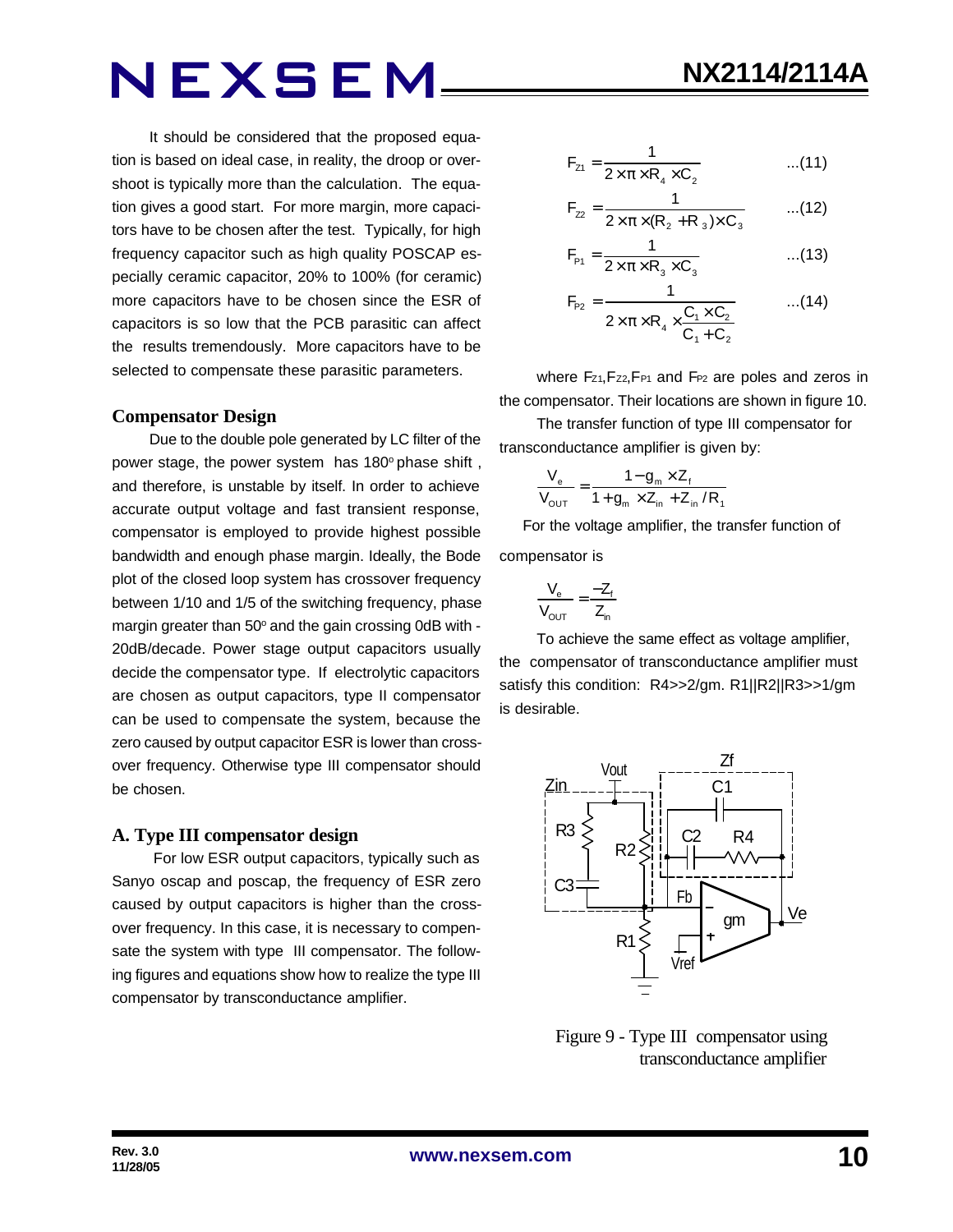

Figure 10 - Bode plot of Type III compensator

 Design example for type III compensator are in order. The crossover frequency has to be selected as  $F_{LC}$ < $F_{\rm o}$ < $F_{ESR,}$  and  $F_{\rm o}$ <=1/10~1/5 $F_{\rm s.}$ 

1. Calculate the location of LC double pole  $F_{\text{LC}}$ and ESR zero  $F_{ESR}$ .

$$
F_{LC} = \frac{1}{2 \times \pi \times \sqrt{L_{OUT} \times C_{OUT}}}
$$
  
= 
$$
\frac{1}{2 \times \pi \times \sqrt{1.5UH \times 440UF}}
$$
  
= 6.2kHz  

$$
F_{ESR} = \frac{1}{2 \times \pi \times ESR \times C_{OUT}}
$$
  
= 
$$
\frac{1}{2 \times \pi \times 7.5m\Omega \times 440UF}
$$
  
= 48kHz  
2. Set R<sub>2</sub> equal to 10.2k $\Omega$ , then R<sub>1</sub>= 10.2k $\Omega$ .

3. Set zero  $F_{72} = F_{LC}$  and  $F_{nd} = F_{ESR}$ .

4. Calculate 
$$
R_4
$$
 and  $C_3$  with the crossover

frequency at 1/10~ 1/5 of the switching frequency. Set

F<sub>o</sub>=30kHz.

$$
C_{3} = \frac{1}{2 \times \pi \times R_{2}} \times (\frac{1}{F_{2}} - \frac{1}{F_{p1}})
$$
  
=  $\frac{1}{2 \times \pi \times 10k\Omega} \times (\frac{1}{6.2kHz} - \frac{1}{48kHz})$   
= 2.2nF

$$
R_{4} = \frac{V_{\text{osc}}}{V_{\text{in}}} \times \frac{2 \times \pi \times F_{\text{o}} \times L}{C_{3}} \times C_{\text{out}}
$$
  
= 
$$
\frac{2V}{5V} \times \frac{2 \times \pi \times 30kHz \times 1.5uH}{2.2nF} \times 440uF
$$
  
= 22.6kΩ

Choose C<sub>3</sub>=2.2nF, R<sub>4</sub>=22.1k $\Omega$ . 5. Calculate  $\mathsf{C}_2$  with zero  $\mathsf{F}_{\mathsf{z}1}$  at 75% of the LC double pole by equation (11).

$$
C_2 = \frac{1}{2 \times \pi \times F_{z1} \times R_4}
$$
  
= 
$$
\frac{1}{2 \times \pi \times 0.75 \times 6.2 \text{kHz} \times 22.1 \text{k}\Omega}
$$
  
= 1.55nF

Choose  $C_2$ =1.5nF.

6. Calculate  $\mathsf{C}_\mathsf{1}$  by equation (14) with pole  $\mathsf{F}_{\mathsf{p2}}$  at half the switching frequency.

$$
C_1 = \frac{1}{2 \times \pi \times R_4 \times F_{P2}}
$$
  
= 
$$
\frac{1}{2 \times \pi \times 22.1 \text{k}\Omega \times 150 \text{k}
$$
  
= 48pF

Choose  $C_1 = 47pF$ . 7. Calculate  $R_3$  by equation (13).

$$
R_3 = \frac{1}{2 \times \pi \times F_{P1} \times C_3}
$$
  
= 
$$
\frac{1}{2 \times \pi \times 48kHz \times 2.2nF}
$$
  
= 1.5k $\Omega$ 

Choose R<sub>3</sub>=1.5kΩ.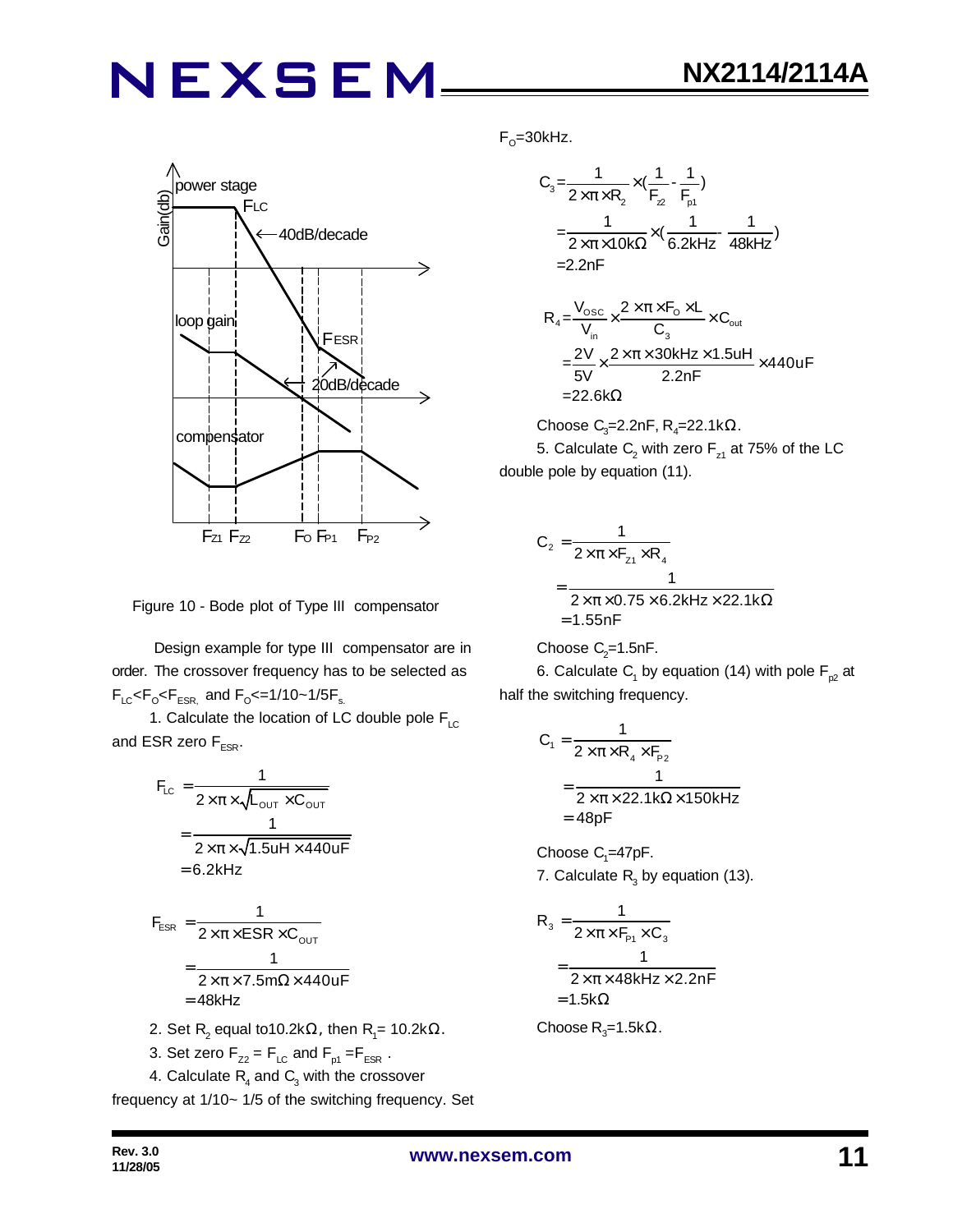If the electrolytic capacitors are chosen as power stage output capacitors, usually the Type II compensator can be used to compensate the system.

Type II compensator can be realized by simple RC circuit without feedback as shown in figure 12. R3 and C1 introduce a zero to cancel the double pole effect. C2 introduces a pole to suppress the switching noise. The following equations show the compensator pole zero location and constant gain.

$$
Gain = g_m \times \frac{R_1}{R_1 + R_2} \times R_3 \qquad \dots (15)
$$
  
\n
$$
F_z = \frac{1}{2 \times \pi \times R_3 \times C_1} \qquad \dots (16)
$$
  
\n
$$
F_p \approx \frac{1}{2 \times \pi \times R_3 \times C_2} \qquad \dots (17)
$$



Figure 11- Bode plot of Type II compensator





For this type of compensator,  $\mathsf{F}_\mathsf{O}$  has to satisfy  $F_{LC}$ < $F_{ESR}$ << $F_{O}$ <=1/10~1/5 $F_{s.}$ 

The following uses typical design in figure 19 as an example for type II compensator design, two 680uF with 41mΩ electrolytic capacitors are used.

1. Calculate the location of LC double pole  $F_{\text{LC}}$ and ESR zero  $F_{FSR}$ .

$$
F_{LC} = \frac{1}{2 \times \pi \times \sqrt{L_{OUT} \times C_{OUT}}}
$$

$$
= \frac{1}{2 \times \pi \times \sqrt{1.5uH \times 1360uF}}
$$

$$
= 3.5kHz
$$

$$
F_{ESR} = \frac{1}{2 \times \pi \times ESR \times C_{OUT}}
$$

$$
= \frac{1}{2 \times \pi \times 20.5 m\Omega \times 1360 uF}
$$

$$
= 5.7 kHz
$$

2.Set  $\mathsf{R}_{\mathsf{2}}$  equal to10.2k $\Omega$ . Using equation 18, the final selection of R<sub>1</sub> is 3.24kΩ.

3. Set crossover frequency at 1/10~ 1/5 of the swithing frequency, here Fo=30kHz.

4.Calculate  $R_3$  value by the following equation.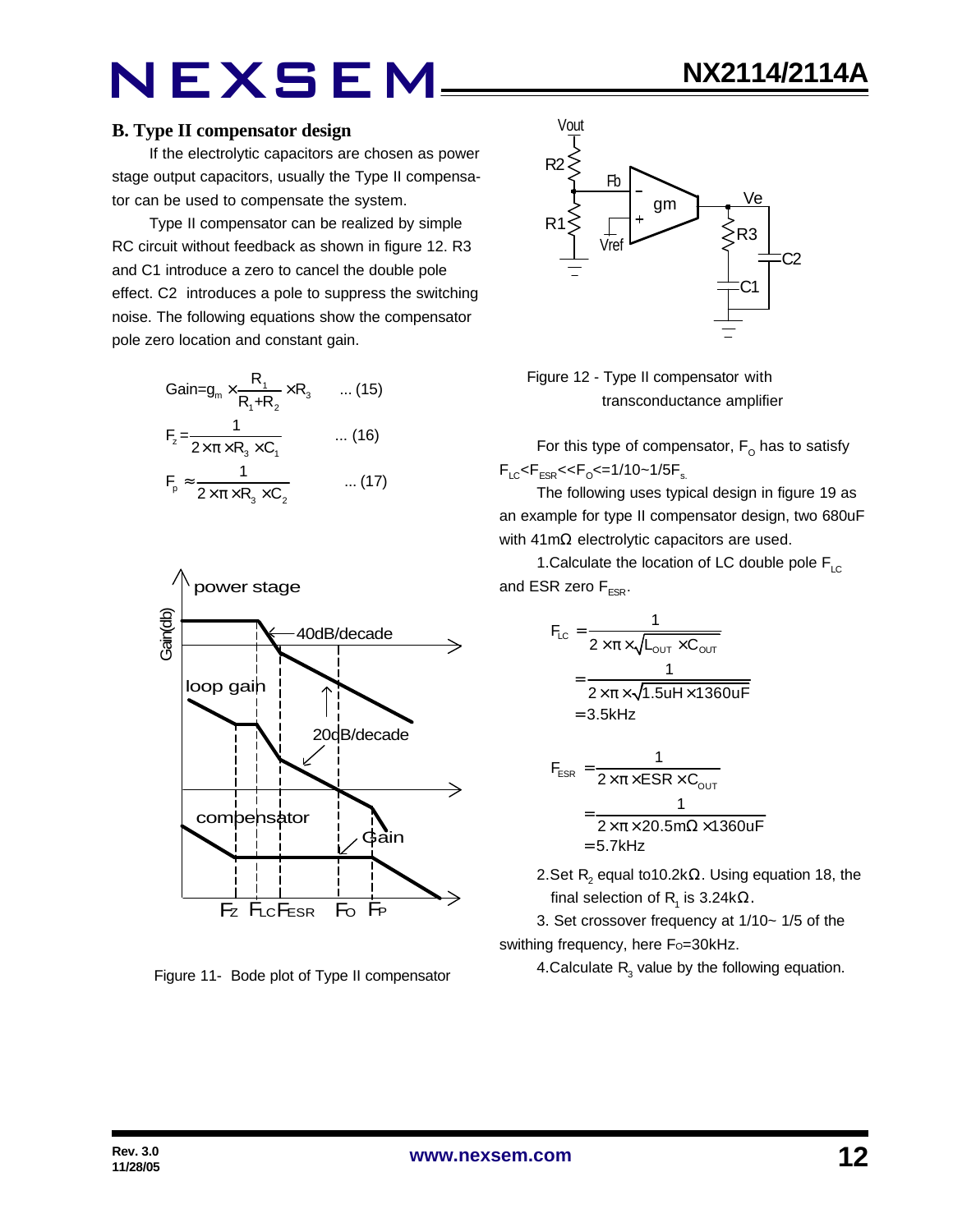$$
R_{3} = \frac{V_{\text{osc}}}{V_{\text{in}}} \times \frac{2 \times \pi \times F_{\text{O}} \times L}{R_{\text{ESR}}} \times \frac{1}{g_{\text{m}}} \times \frac{R_{1} + R_{2}}{R_{1}}
$$
\n
$$
= \frac{2V}{12} \times \frac{2 \times \pi \times 30 \text{kHz} \times 1.5 \text{uH}}{20.5 \Omega} \times \frac{1}{2.1 \text{mA/V}}
$$
\n
$$
\times \frac{10.2 \text{k}\Omega + 3.24 \text{k}\Omega}{3.24 \text{k}\Omega}
$$
\n=4.51 k $\Omega$ 

Choose  $R_3 = 4.53k\Omega$ .

5. Calculate  $\mathsf{C}_\mathsf{1}$  by setting compensator zero  $\mathsf{F}_\mathsf{Z}$ at 75% of the LC double pole.

$$
C_1 = \frac{1}{2 \times \pi \times R_3 \times F_2}
$$
  
= 
$$
\frac{1}{2 \times \pi \times 4.51k\Omega \times 0.75 \times 3.5kHz}
$$
  
= 13.3nF

Choose  $\mathsf{C}_\text{\tiny{1}}$ =12nF.

6. Calculate  $\mathsf{C}_\mathsf{2}$  by setting compensator pole  $\,\mathsf{F}_\mathsf{p}\,$ at half the swithing frequency.

$$
C_2 = \frac{1}{p \times R_3 \times F_s}
$$
  
= 
$$
\frac{1}{p \times 3.74k\Omega \times 300kHz}
$$
  
= 235pF

Choose  $\mathrm{C}_2$ =220pF.

### **Output Voltage Calculation**

Output voltage is set by reference voltage and external voltage divider. The reference voltage is fixed at 0.8V. The divider consists of two ratioed resistors so that the output voltage applied at the Fb pin is 0.8V when the output voltage is at the desired value. The following equation and picture show the relationship between  $V_{\text{OUT}}$ ,  $V_{\text{REF}}$  and voltage divider.

$$
R_{1} = \frac{R_{2} \times V_{REF}}{V_{OUT} - V_{REF}} \qquad ...(18)
$$

where  $R<sub>2</sub>$  is part of the compensator, and the value of  $R_1$  value can be set by voltage divider.

Choose  $R_{2}=10k\Omega$ , to set the output voltage at

1.6V, the result of  $R_1$  is 10k $\Omega$ .



Figure 13 - Voltage divider

In general, the minimum output load impedance including the resistor divider should be less than  $5k\Omega$  to prevent overcharge the output voltage by leakage current (e.g. Error Amplifier feedback pin bias current). A minimum load for 5kΩ less (<1/16w for most of application) is recommended to put at the output. For example, in this application,

Vout=1.6V

The power loss is 1/16W less

 $R_{\text{LOAD}} = 1.6V \times 1.6V/(1/16W) = 40\Omega$ Select minimum load, 1kΩ should be good enough.

### **Input Capacitor Selection**

Input capacitors are usually a mix of high frequency ceramic capacitors and bulk capacitors. Ceramic capacitors bypass the high frequency noise, and bulk capacitors supply current to the MOSFETs. Usually 1uF ceramic capacitor is chosen to decouple the high frequency noise. The bulk input capacitors are decided by voltage rating and RMS current rating. The RMS current in the input capacitors can be calculated as:

$$
I_{RMS} = I_{OUT} \times \sqrt{D} \times \sqrt{1 - D}
$$
  

$$
D = \frac{V_{OUT}}{V_{IN}} \qquad ...(19)
$$

 $V_{IN} = 5V$ ,  $V_{OUT} = 1.6V$ ,  $I_{OUT} = 6A$ , using equation (19), the result of input RMS current is 2.80A.

For higher efficiency, low ESR capacitors are recommended. One Sanyo TPD series POSCAP 6TPD220M 6V 220uF with 12mΩ is chosen as input bulk capacitor.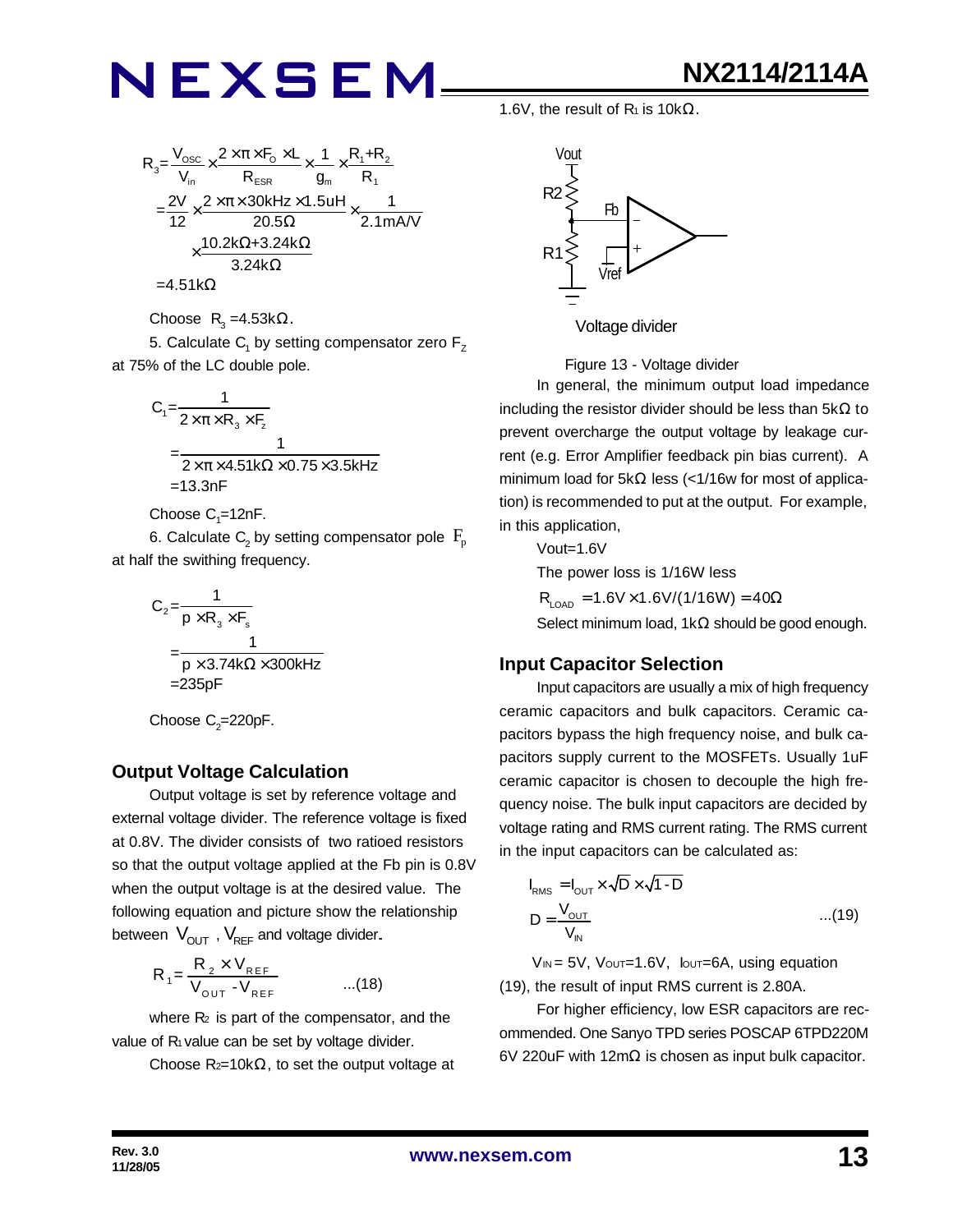#### **Power MOSFETs Selection**

The NX2114 requires two N-Channel power MOSFETs. The selection of MOSFETs is based on maximum drain source voltage, gate source voltage, maximum current rating, MOSFET on resistance and power dissipation. The main consideration is the power loss contribution of MOSFETs to the overall converter efficiency. In this design example, two Fairchild FDS6294 are used. They have the following parameters: VDS=30V, ID=13A,  $R_{DSON} = 14.4$ m $\Omega$ , QGATE=10nC.

 There are three factors causing the MOSFET power loss: conduction loss, switching loss and gate driver loss.

Gate driver loss is the loss generated by discharging the gate capacitor and is dissipated in driver circuits. It is proportional to frequency and is defined as:

$$
\boldsymbol{P}_{\text{gate}} = (\boldsymbol{Q}_{\text{HGATE}} \times \boldsymbol{V}_{\text{HGS}} + \boldsymbol{Q}_{\text{LGATE}} \times \boldsymbol{V}_{\text{LGS}}) \times \boldsymbol{F}_{\text{S}} \quad ... (20)
$$

where  $Q_{\text{IGATE}}$  is the high side MOSFETs gate charge, QLGATE is the low side MOSFETs gate charge, VHGS is the high side gate source voltage, and VLGS is the low side gate source voltage.

According to equation  $(20)$ ,  $P_{GATE} = 0.03W$ . This power dissipation should not exceed maximum power dissipation of the driver device.

Conduction loss is simply defined as:

$$
P_{HCON} = I_{OUT}^{2} \times D \times R_{DS(ON)} \times K
$$
  
\n
$$
P_{LCON} = I_{OUT}^{2} \times (1 - D) \times R_{DS(ON)} \times K
$$
  
\n
$$
P_{TOTAL} = P_{HCON} + P_{LCON}
$$
...(21)

where the RDS(ON) will increases as MOSFET junction temperature increases,  $K$  is  $R_{S(ON)}$  temperature dependency. As a result, RDS(ON) should be selected for the worst case, in which K equals to 1.43 at  $125^{\circ}$ C according to FDS6294 datasheet. Using equation (21), the result of PTOTAL is 0.75W. Conduction loss should not exceed package rating or overall system thermal budget.

Switching loss is mainly caused by crossover conduction at the switching transition. The total switching loss can be approximated.

$$
P_{\text{SW}} = \frac{1}{2} \times V_{\text{IN}} \times I_{\text{OUT}} \times T_{\text{SW}} \times F_{\text{s}} \quad \dots (22)
$$

where  $I_{\text{OUT}}$  is output current, Tsw is swithing time, and Fs is switching frequency. Swithing loss Psw is frequency dependent.

#### **Soft Start, Enable and shut Down**

The NX2114 has a digital start up. It is based on digital counter with 1024 cycles. For NX2114 with 300kHz operation, the start up time is about 3.5ms. For NX2114A with 600kHz operation, the start up time is about half of NX2114, 1.75mS.

 NX2114/NX2114A can be enabled or disabled by pulling COMP pin below 0.3V. The function is illustrated in the following diagram. During the normal operation, the lowest COMP voltage is clamped to be about 700mV , the COMP voltage is higher than 0.3V. If external switch with 10 $\Omega$  R<sub>dson</sub> or less to pull down COMP pin, when COMP is below 0.3V, the digital soft start will be reset to zero. All the drivers will be off. The synchronous buck is shut off. When external switch is released, and COMP is above 0.3V, a soft start will initiates and system starts from the beginning.



Figure 14 - Enable and Shut down NX2114 by pulling down COMP pin.

### **Feedback Under Voltage Shut Down**

NX2114 relies on the Feedback Under Voltage Lock Out (FB UVLO ) to provide short circuit protection. Basically, NX2114 has a comparator compare the feedback voltage with the FB UVLO threshold 0.4V.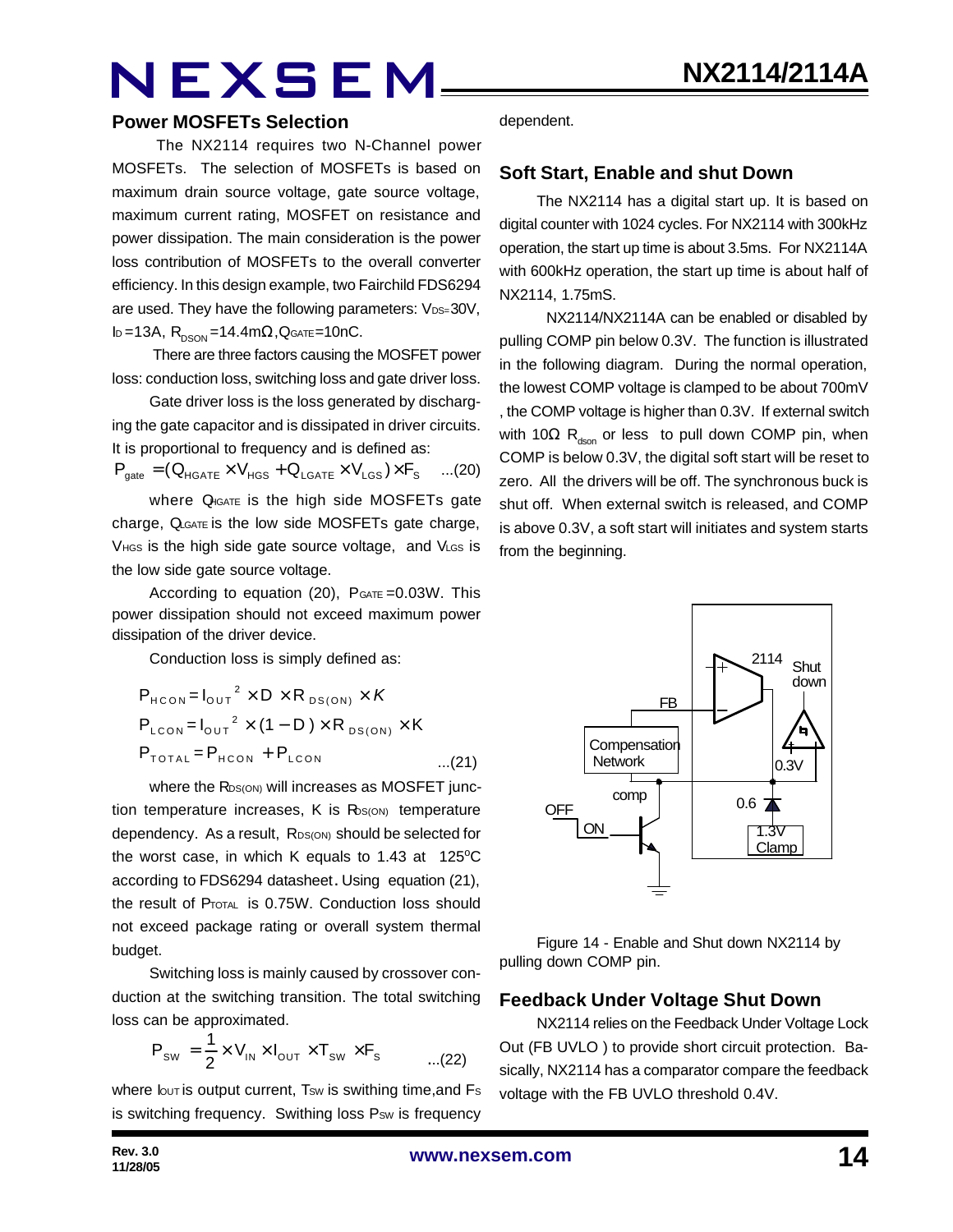**NX2114/2114A**

During the normal operation, if the output is short, the feedback voltage will be lower than 0.4V and comparator will change the state. After certain internal delay, both high side and low side driver will be turned off. The output will be latched. The normal operation should be achieved by removing the short and recycle the VCC.



Figure 15 - Operation waveforms during short condition.



Figure 16 - Operation waveform with start up at short.

During the start up, the output voltage is discharged to zero by the synchronous FET. FB voltage starts increase from zero when digital start block operates. Before half of the start up time, the Feedback Under Volt-

age Lock Out comparator is disabled. After half of start up time, the Feedback UVLO comparator is enabled. The FB UVLO threshold is set to be half of voltage at the positive input of error amplifier. With this set up, if the output is short before soft start, the Feedback UVLO comparator can catch it and turn off the driver. The short circuit operation waveform during normal operation and during the soft start are shown as follows.

 During the normal operation, Feedback UVLO will take the role. But during the soft start, due to the input voltage dropping, UVLO Vcc will take the role, hiccup happens.

The Feedback UVLO can provide short circuit protection under certain conditions. However, since feedback does not have accurate information of current, this protection only provides certain level of over current protection. MOSFET should design such that it can survive with high pulse current for a short period of time.

#### **Layout Considerations**

The layout is very important when designing high frequency switching converters. Layout will affect noise pickup and can cause a good design to perform with less than expected results.

Start to place the power components, make all the connection in the top layer with wide, copper filled areas. The inductor, output capacitor and the MOSFET should be close to each other as possible. This helps to reduce the EMI radiated by the power traces due to the high switching currents through them. Place input capacitor directly to the drain of the high-side MOSFET, to reduce the ESR replace the single input capacitor with two parallel units. The feedback part of the system should be kept away from the inductor and other noise sources, and be placed close to the IC. In multilayer PCB use one layer as power ground plane and have a control circuit ground (analog ground), to which all signals are referenced.

The goal is to localize the high current path to a separate loop that does not interfere with the more sensitive analog control function. These two grounds must be connected together on the PC board layout at a single point.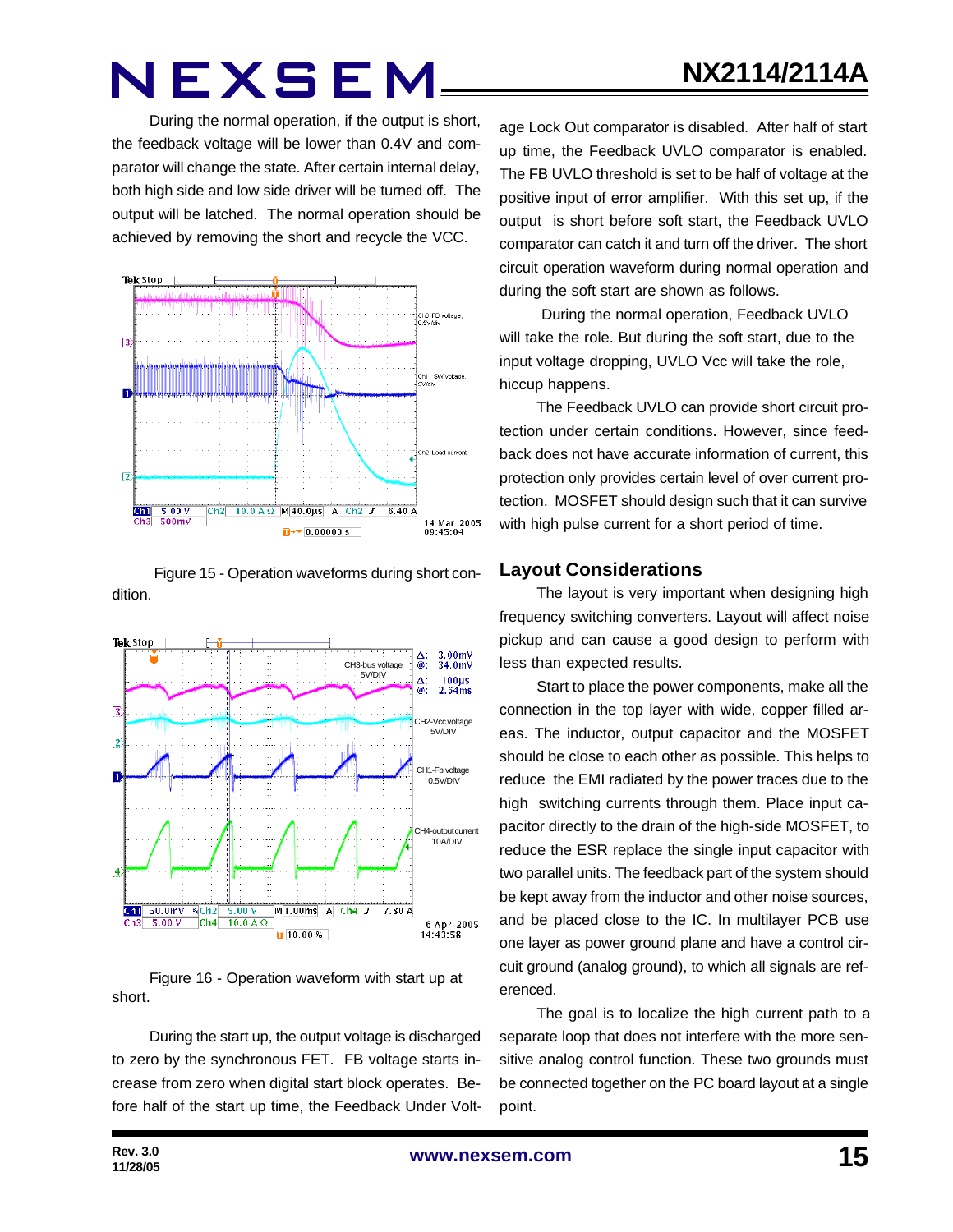### **TYPICAL APPLICATION**

Single Supply 5V Input



Figure 17 - Application of NX2114 for 5V input and 2.5V output with electrolytic capacitors



Figure 18 - Application of NX2114 A for 5V input and 1.2V output with ceramic output capacitors